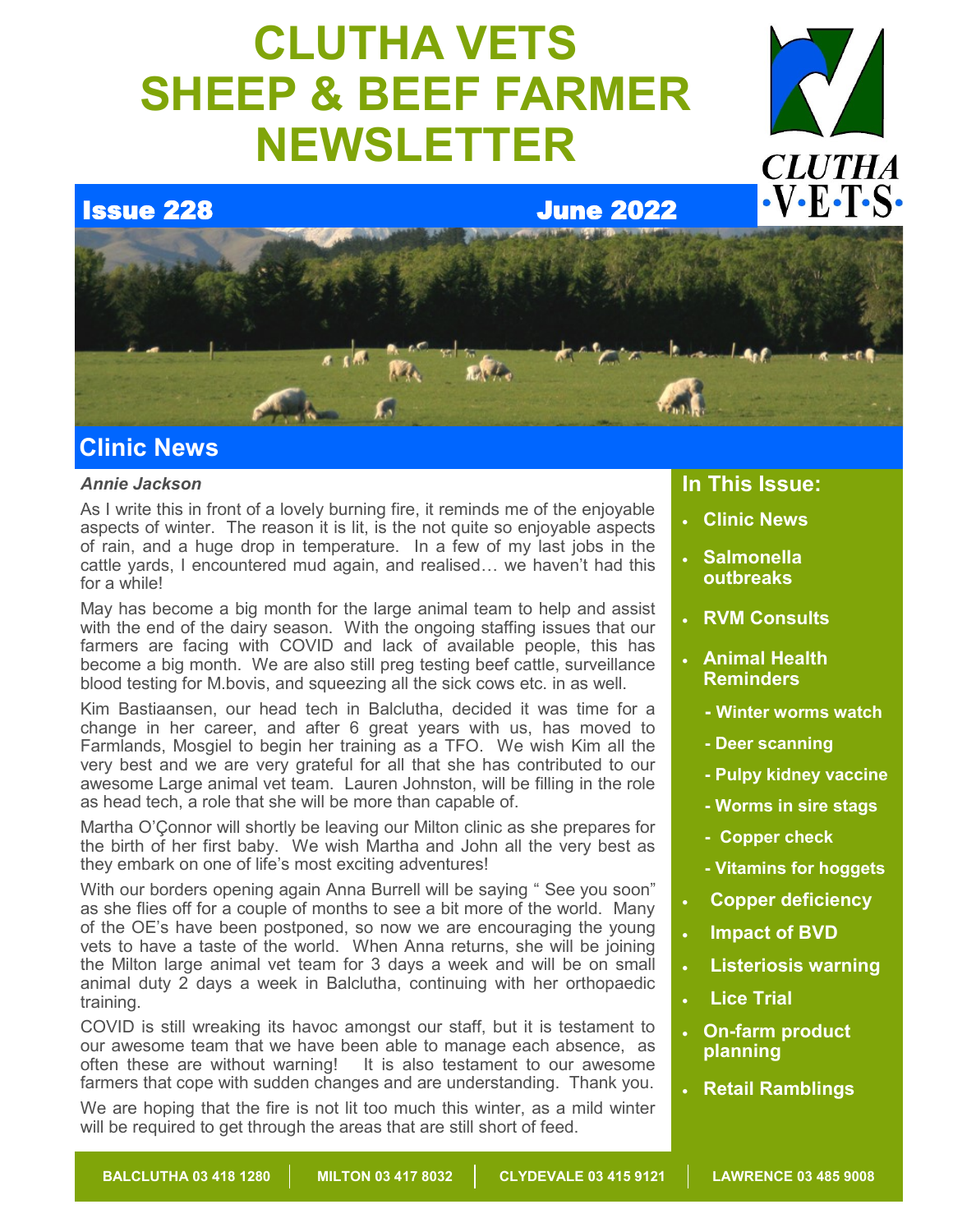#### *By Alisa McDonald*

We have had a few cases of salmonellosis in ewes recently, with cases popping up in various parts of our practice area. The usual time of year for the enteric (gut) form of salmonella in New Zealand is December to June, although in this neck of the woods late autumn seems to be when we start to program for Salmonella Brandenburg your flock see cases.

we are seeing *S Typhimurium* and *S Bovimorbificans* more often. These strains are all included in the Salvexin+B vaccine, which is also used to prevent *Salmonella Brandenburg* abortion.

Within most flocks there will be some animals that are carriers of the salmonella bacteria, but we only see clinical disease when there is some sort of stress factor, such as sudden changes of feed (good feed to poorer quality), prolonged yarding, or high stocking rates. These conditions also lead to a rapid spread of infection

Usually some sheep are found dead (often near a water source), with others sick or dying. There is often a khaki coloured diarrhoea, but sheep can die from salmonellosis rapidly, before diarrhoea has developed. Affected ewes are often in good condition. Salmonellosis can look similar to listeriosis so lab tests are required to determine which it is.



In an outbreak, spreading stock out will help to reduce transmission. Ideally they should be moved from the paddock where deaths have occurred asap. Sick animals should be isolated and treated if appropriate. Treatment involves and get sorted before lambing. antibiotics and fluids, however the prognosis is poor once symptoms are seen.

In an outbreak vaccination can help to reduce losses, especially if given early in the outbreak. Yards and equipment should be disinfected after vaccinating.

Salmonella hindmarsh is the main culprit, although preventative vaccination for gut salmonellosis does If you already have a preventative vaccination may have some protection against the gut forms of salmonella as well. The optimum timing of differ slightly than for abortion prevention, however.

> It is also important to remember that Salmonella is a zoonotic disease (i.e. it can affect humans as well) and so hygiene is vital to prevent you, your family and your staff from becoming infected.

> Please give us a call if you suspect you have an outbreak. The sooner we get onto it the smaller the losses will be.

# **RVM Consultations**

With spring just around the corner, it won't be long before you will probably require one or two animal health products that are classified as "restricted veterinary medicines" (RVMs). Whether it be some penicillin for ewes with bearings, post winter copper supplements for your cattle or scabby mouth vaccine at tailing time, spring is the time of year when RVM usage is usually at its highest.

Penicillin and all other antibiotics (whether they be injectable, topical or oral), most vaccines, including scabby mouth vaccines, as well as some trace elements such as injectable iodine and copper products, all fall into the RVM category.

As such we are not permitted to sell any of these products without a veterinary consultation. For most farmers the most convenient approach is to have one "annual consultation" where we cover off a whole year's predicted RVM usage. We can discuss any other animal health or production issues at the same time. If you have not had a consult for a year please make a booking soon

For those preferring not to have an annual consult, the other option is to speak to one of our vets each time you require an RVM. An appointment is still recommended, to ensure that a vet is available when you visit.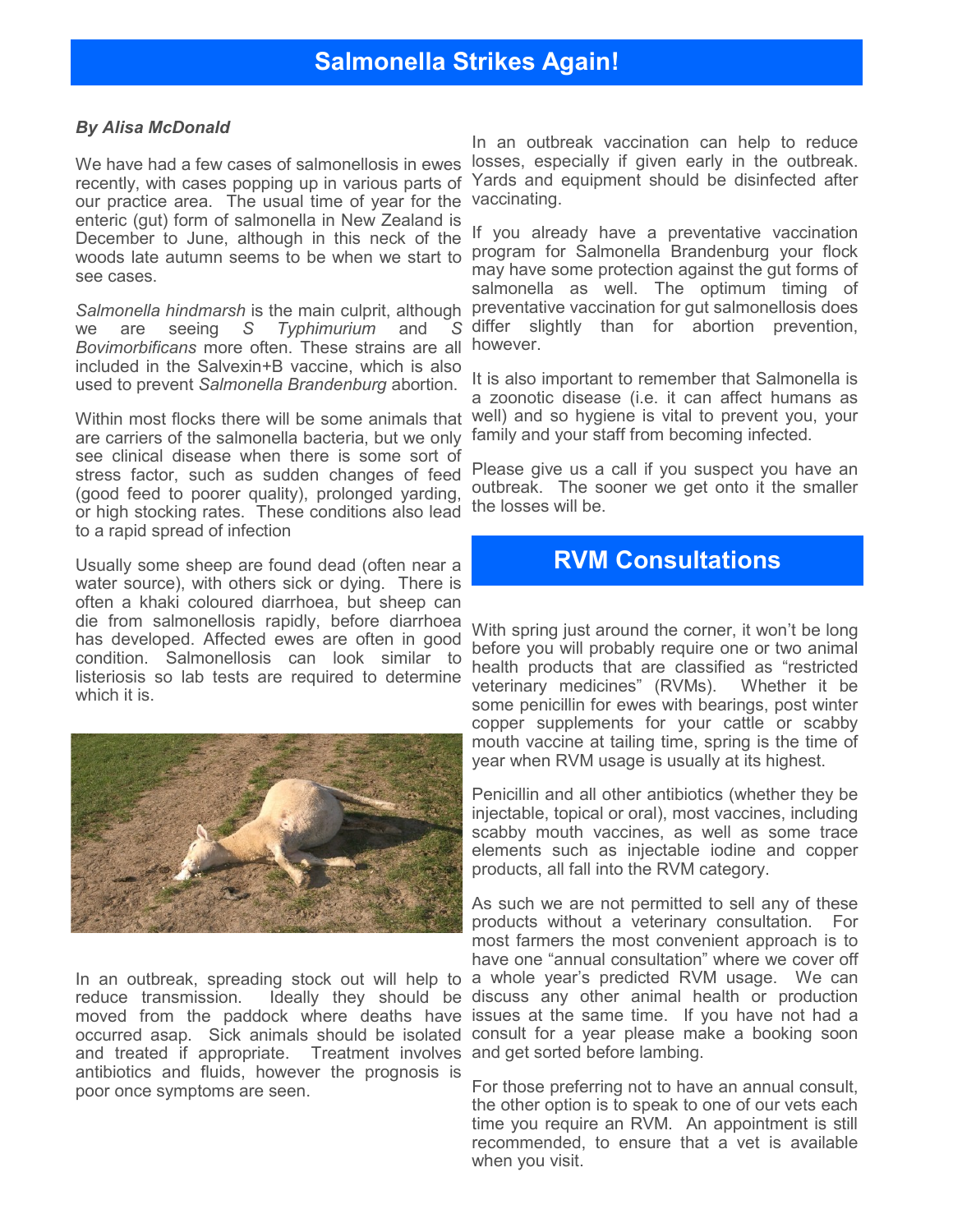# **Animal Health Reminders**

#### *Keep an eye on worm levels over winter*

According to recent predictions we are in for a warmer than normal winter. While this will be very welcome news for farmers facing feed restrictions thanks to the dry autumn, it could lead to a few problems too. For any animals being wintered on pasture, especially young stock, warmer conditions could translate to continued exposure to worms. It is certainly not looking like a season where you can hang up the drench gun at the end of May and allow Jack Frost to deal to the worms till spring! Be diligent and either continue your hoggets' monthly drench programme deeper into winter than usual, or being in some faecal samples for us to check.

#### *Pregnancy scanning hinds*

Pregnancy testing your hinds in early winter can be a valuable management tool. Not only does it allow you to get rid of the dries before you've spent money on wintering them, but it can also improve the survival of your calves. It is a common finding that those calves born after around mid December have a much poorer chance of making it to weaning than earlier born animals. This is largely due to them (and their mothers) being harassed by the other hinds in the mob. Early scanning allows you to identify the late calving hinds through foetal aging, and calve them together in a mob on their own, improving calf survival rates. It also gives you other options, such as holding the late calving group on winter crop longer, to conserve pasture, or sending them to the works along with your dries if there are not very many. Give us a call to book in your herd.

#### *Boost your hoggets' pulpy kidney immunity before crop feeding*

In the April newsletter we discussed how high quality feeds and better genetics have lead to an increased risk of death from pulpy kidney and other clostridial diseases in our young stock. If you are planning on putting your hoggets onto fodder beet or a good brassica crop this winter make sure they are well protected. This could mean giving them a third shot of "5 in 1" or Coglavax, if they got their first two doses a while ago, as young lambs.

#### *Worm control in adult stags*

Parasite management strategies in deer have a lot of similarities with those in sheep, especially when it comes to drenching of adult stock. With drench resistance in mind, most farmers follow the industry guidelines and avoid drenching adult animals unless there is a clear need to do so. One situation, however, where it may pay to deviate from this recommendation is with your breeding stags, post-rut. Stags nearly always lose condition during the roar, no matter how well you are feeding them and, just like ewes around lambing time, this can result in increased susceptibility to worms. A timely prewinter drench can help them regain that lost condition faster and also lead to heavier velvet in the spring.

#### *Check your herd's copper status*

As mentioned in Marcus's article on copper deficiency (page 5), it is important for cattle and deer herds to have good liver copper reserves at this time of year, so that they can cope with the decline in copper availability in the feed that typically occurs during the winter and early spring. If you have animals e.g. cull cows or dry hinds, going to the works soon, an ideal way to assess the herd's copper status is to have liver samples collected at the slaughter plant for testing. Please give your nearest clinic a call to arrange this.

#### *Do your hoggets need a vitamin boost over winter?*

While brassica crops are good sources of energy and protein, they can be low in some minerals and vitamins. And, to compound the problem, animals grazing diets high in polyunsaturated fatty acids (PUFAs) such as brassicas require higher amounts of some of these nutrients; Vitamin E and selenium being the main examples. Winter, as we know, is a time when Vitamin D levels can drop due to reduced sunlight hours. Clutha Vets has a range of vitamin and mineral supplements to help your young stock get through the winter in better shape. And, of course, these same products, especially VetLSD, can also enhance lamb survival when given to your ewes closer to lambing.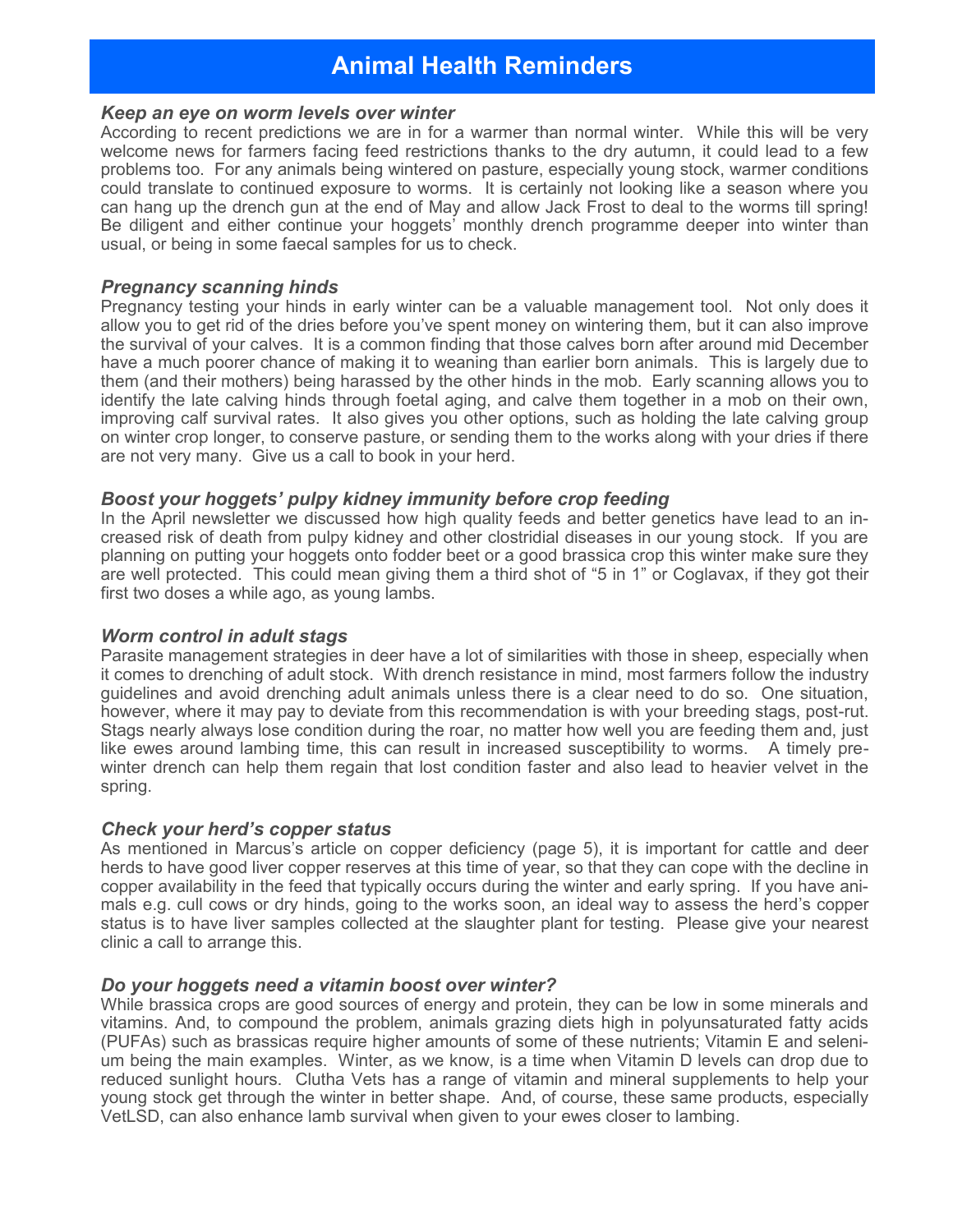# **BVD Having an Impact Listeriosis Risk**

#### *By Andrew Roe*.

The BVD (bovine viral diarrhoea) virus is As stock is gradually moved onto winter feed the be infected. The impacts of the virus are wide deaths in a mob of older ewes. ranging and include scouring and reduced growth rates in young stock, poor reproductive performance, especially in heifers, and increased susceptibility to other diseases due to the virus's effect on the immune system.

The severity of these impacts depends on how long the virus has been present on a property. If it is endemic in your herd the effects may not be very dramatic as there will be a certain level of immunity amongst your cattle. You may not even recognise that you have a BVD issue. But, nevertheless, the subclinical reductions in growth rates and pregnancy results will still be having an  $\bullet$ economic impact.

If, on the other hand, your herd has been free of the virus and then it is suddenly introduced the  $\bullet$ effects can be disastrous as none of the cattle will have any prior immunity. We encountered a couple of such cases this autumn with the herds involved having unexpectedly high numbers of dry cows at scanning time. By blood sampling a Silage and baleage made from good quality selection of each herd we were able to pasture or crops that has been conserved demonstrate a high level of recent BVD virus correctly, should have a pH well below 5.0, exposure and investigations are now underway to preventing Listeria from growing. It should also identify the carrier animal(s).

If you have not taken any steps to determine the Problems arise when damage to the cover/wrap impact BVD may be having on your herd, the best occurs allowing air into the feed, or when large place to start is to arrange for us to collect blood samples from around 15 of your younger cows to thistles, are incorporated allowing pockets of air to work out the likely level of exposure to the virus. If this turns out to be high, we can put a plan in place to eliminate or manage the disease. If your herd is found to have had no BVD exposure, you will know to focus on measures to prevent it from arriving.

Please get in touch to get the ball rolling, or to discuss any aspects of BVD control.



#### *By Andrew Roe*

widespread in the country's beef cattle population, risk of Listeriosis rises sharply. We have already with around two thirds (65%) of herds believed to seen one case this winter, involving illness and

> *Listeria monocytogenes* is a soil bacteria, and as such, it is possible to get disease in animals grazing pasture. We see this very occasionally, but the more common scenario is sick and dying animals after baleage or silage feeding, which was the situation in this year's case.

Listeriosis can manifest itself in three ways:

- The enteric (gut) form, which resembles salmonellosis, featuring lethargy, loss of appetite, scouring and death.
- The neurological form with affected sheep and cattle often exhibiting the classic circling behaviour
- **Abortions**

Listeria bacteria can multiply in conserved feed if conditions are suitable for it, namely oxygen (air) is present and the pH is higher than 5.5.

not have any air in it.

amounts of woody material, such as mature become trapped in the bales/stack.

Poor quality feed, such as pasture that has gone to seed, may not have enough soluble carbohydrate present to allow the silage to ferment sufficiently to get the pH down low enough. Not only does this increase the risk of Listeriosis, but it means the silage will be poorly preserved and have poor nutritional value. Some silage and baleage samples that we send off for nutritional analysis are so poor that the lab technicians unkindly describe them as "compost"!

If you notice that parts of your silage stack or baleage has gone mouldy, black and slimey, or smells bad, avoid feeding these sections to your stock. If concerned we can arrange testing of your silage or baleage, to assess the risk of Listeriosis.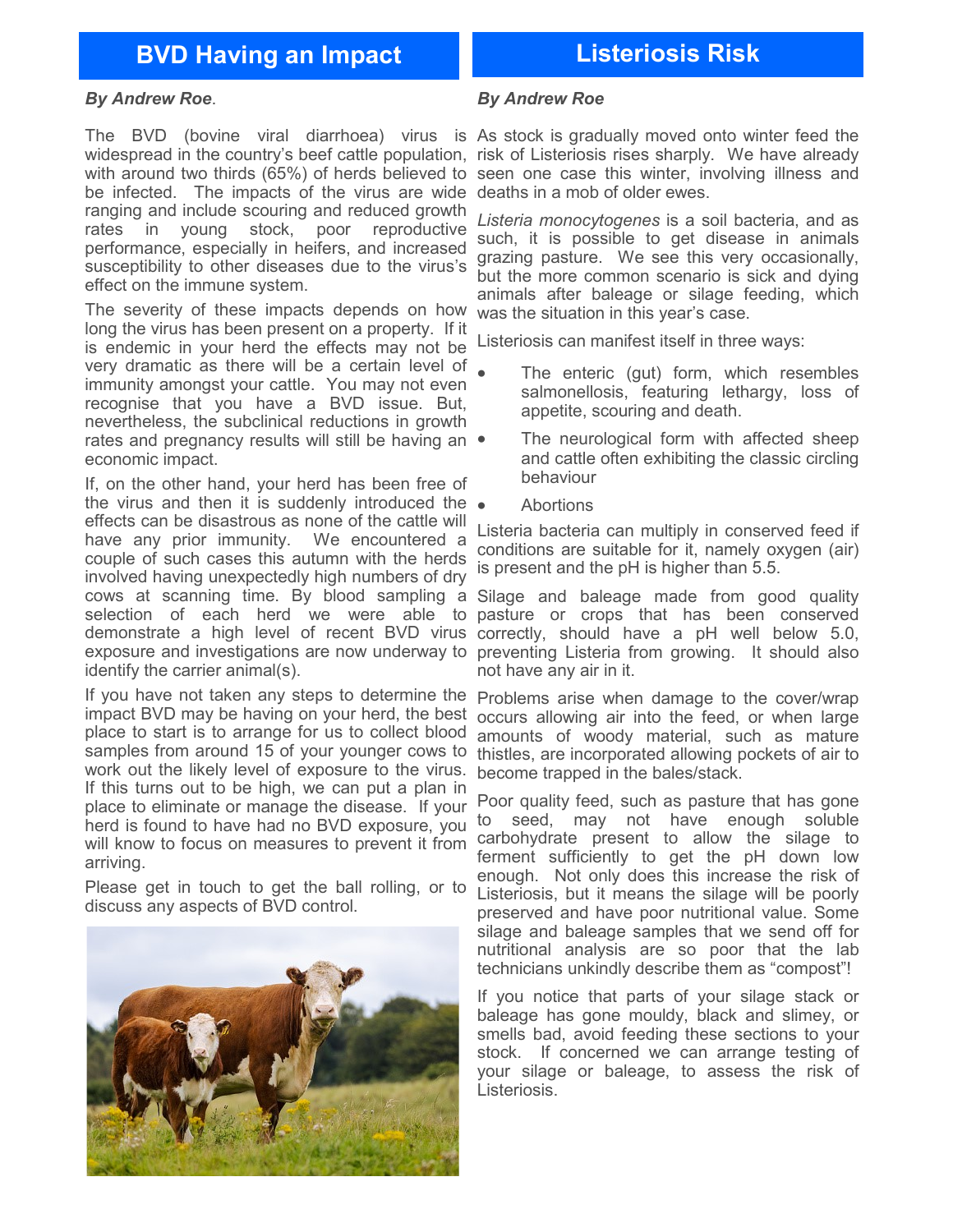# **The Copper Conundrum**

#### *By Marcus Yule*

# *some signs my herd could be deficient?*

Copper is an essential trace element and is required by an animal's body for a number of important reactions. It has a role in the development of bone, growth, immune function, stock as they come in a variety of sizes and are and coat pigmentation.

Deficiency is particularly common in cattle and deer. Clinical signs of a deficiency include general ill-thrift which can be accompanied by a poor coat, and bone abnormalities in severe cases. Subclinical deficiency, however, is more common, with signs including reductions in growth rates, fertility and calf survival.

#### *What causes deficiency?*

Primary deficiency occurs when there is insufficient For more information on supplementation feel free copper in the diet. In a pasture-based system this to speak to one of our vets or retail staff. is often a result of plants growing in low copper soils and is relatively uncommon compared with secondary deficiency.

Secondary deficiency occurs when other factors (antagonists) in the diet (e.g. iron, molybdenum, and sulphur) bind to the copper present in feed reducing its availability for absorption and utilisation by the animal. This type of deficiency is worse in animals wintered on crop, in part due to increased soil ingestion as soil contains the factors mentioned above, especially iron. As a result, liver copper reserves decline over winter, generally reaching their lowest point come spring.

#### *What is the best way to diagnose deficiency and then monitor the effectiveness of copper supplementation?*

The liver stores copper, releasing sufficient amounts into the bloodstream to maintain health and function until its reserves are depleted. For this reason, blood sampling alone has limitations as low blood copper levels only occur when deficiency is severe and an animal's liver stores are exhausted. Liver samples give the best indication of a herd's copper status and can be taken either by biopsy or by getting livers tested at the meat works. Autumn is the best time to get samples tested; at this time of year copper stores should be at their seasonal high. Quantifying liver copper stores indicates whether there will be sufficient copper to get an animal through the winter and into spring without developing a deficiency.

#### *How can I supplement my herd?*

Why is copper important and what are Copper supplementation with boluses or injections is the most reliable way to ensure that all animals receive the same amount of copper, without antagonists in the soil affecting absorption/ utilisation.

> Boluses are a great way to supplement young effective for a number of months.

> Injections can be a more practical option in older animals. Although shorter acting compared with boluses, products such as Coppermax can be used to boost copper stores at strategic times of the year e.g. pre-winter and late pregnancy. Other injectable products such as Multimin and Marks-Min are designed more to maintain adequate copper levels. They contain other trace elements as well, such as selenium and zinc.



### *Can copper be harmful?*

Being a trace element, copper is only required in very small amounts. It can be toxic (and fatal!) if products are incorrectly administered/overdosed or over-supplementation occurs over a period of time. For this reason, we advise that the copper status of your herd is known before starting a supplementation programme.